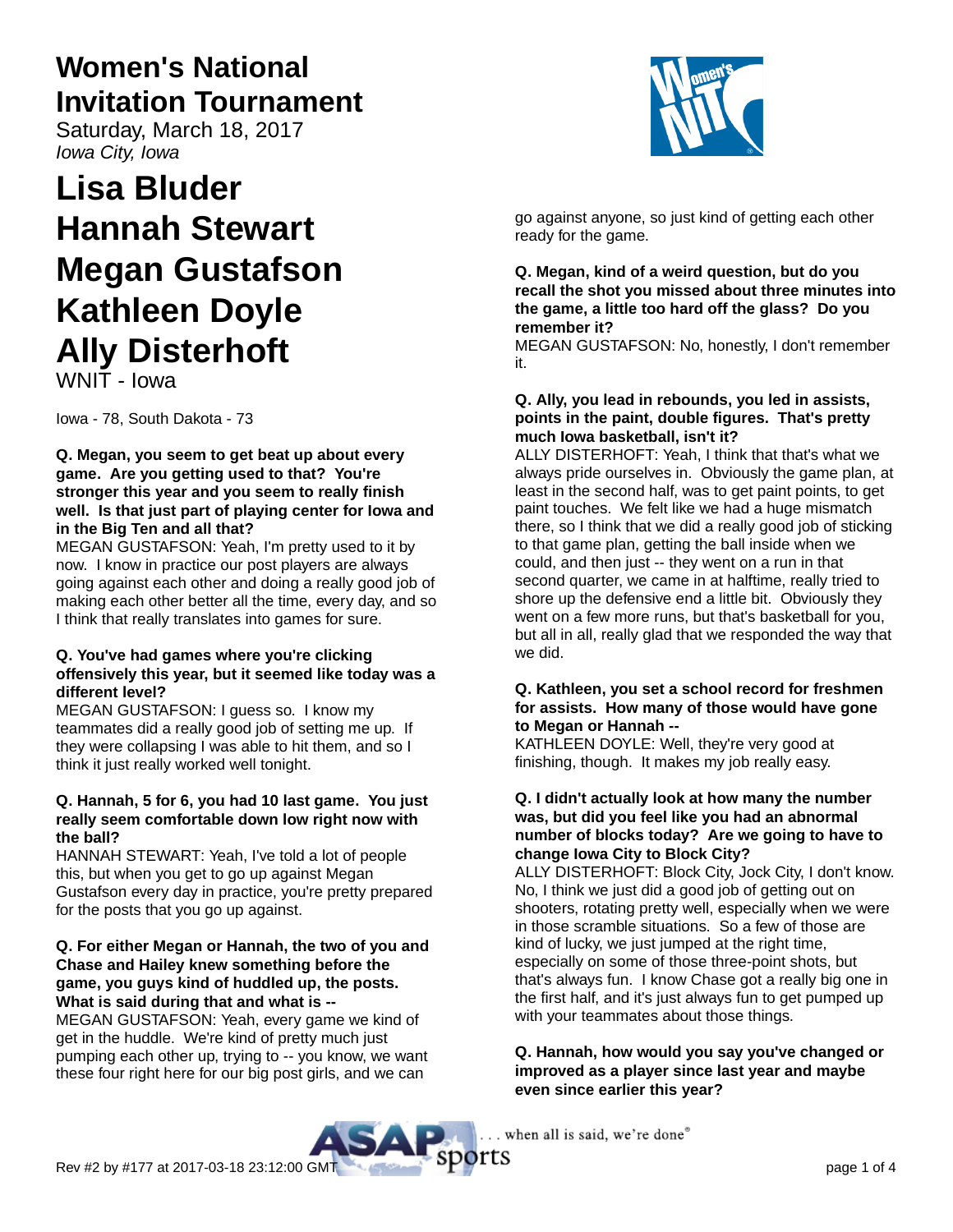HANNAH STEWART: I think confidence is a big thing. You know, with experience and with being on the court and just learning more of the 5 at Iowa and going up against some Big Ten posts with time has really just built my confidence up.

#### **Q. Megan, you guys were protecting a two-point lead late. Do you remember the offensive rebound you got? Do you remember anything about that play?**

MEGAN GUSTAFSON: Oh, yes, I remember that one, and no, I was just there at the right time, and so that was kind of a little bit of luck there, but I knew that I had to get it, and I was kind of in the mode of I needed to get every single rebound to get it to my teammates if I couldn't put it up myself.

#### **Q. Ally, you were so emotional that last game. I don't know if a letdown would be the right word, but tough to reach that exact plateau because you were sky high for that, obviously you got the record and stuff, but you seemed pretty decent today.**

ALLY DISTERHOFT: Yeah, I think it was just a different dynamic with this game. Obviously we have different game plans each game, and obviously individually the shots weren't falling this game, but we had advantages in a lot of other areas, which I think that's what we look to do is take advantage of that.

You know, we'll take that win any single day.

#### **Q. Coach said you were going to embrace this tournament. Do you feel like you really have? It looks like you're having fun. I know it's not the NCAA, but you're the last team in Iowa standing now.**

MEGAN GUSTAFSON: I love being in this tournament. We treat it as our own NCAA Tournament, so we're going to go and play our hardest, play together, and play as long as we can.

#### **Q. Megan, did you think at some point, I haven't missed a shot in a while? Did you think of that at all?**

MEGAN GUSTAFSON: Yeah, I mean, a little bit. My teammates have done such a good job of looking for it, tapping in, or if they're on the high side, getting it into me, and I know Kathleen had a couple amazing passes to me and she dished, so I have to credit my teammates for sure.

**Q. Have you guys kind of stopped to think how special those numbers Kathleen is putting up, and she only took over the point guard spot three quarters of the way through the season? When Tania comes back next year, how will the flow of**

#### **the game be next year with all you guys on the floor?**

KATHLEEN DOYLE: Yeah, I think we do a good job of finding each other and just not playing one-on-one basketball more, just looking for our teammates, and it's a lot more fun to play that way.

# **Q. Megan, would you say this is your best game you've ever had?**

MEGAN GUSTAFSON: It's kind of hard to compare to high school just because that was a little bit different level of competition, but I mean, I was just there to win. That was kind of my only goal, and so, again, my teammates and my coaches, they knew, and I was able to get open, and if I wasn't open I was able to get to my teammates.

LISA BLUDER: First of all, I want to thank the crowd again for coming out to support us today. I thought they were loud. They were engaged. Obviously home court is really important during this tournament. It's the one national tournament you get to play on your home court, so you might as well take advantage of it and use it, and I think that we're doing a good job of using our fans, and I think our fans are just tremendous at supporting our basketball team. A big thank-you to them.

With our team, I don't know what to even say about Megan anymore. I mean, amazing. She just is an incredible -- I think you get a feel for her, she's an incredible human being, too. She's fun to be around. She's always positive. But the numbers that she put up today, a career high 33 points, 15 for 16, we teased her after the game, what's wrong with you missing that shot. But just an amazing number.

And then Kathleen, we really need to note that, that she took the freshman assist record away from Sam Logic. When you think of Sam Logic and who she was, a first-round WNBA pick, and she's taking that record away, that shows you what the potential is for Kathleen Doyle. Lex coming in, I'm really happy for her as a senior, converting those free throws at the end.

It was a really fun game to be a part of. Again, just really excited to keep playing again because this is a good South Dakota team. This is a team that won the whole tournament last year. They're well-coached. They're very balanced. That's what scared me going into this game is they're such a balanced basketball team.

**Q. Start of the third quarter, the first 13 points were all by the post players. Megan got the first nine, then Hannah got a couple baskets. That was the strategy?**

. when all is said, we're done"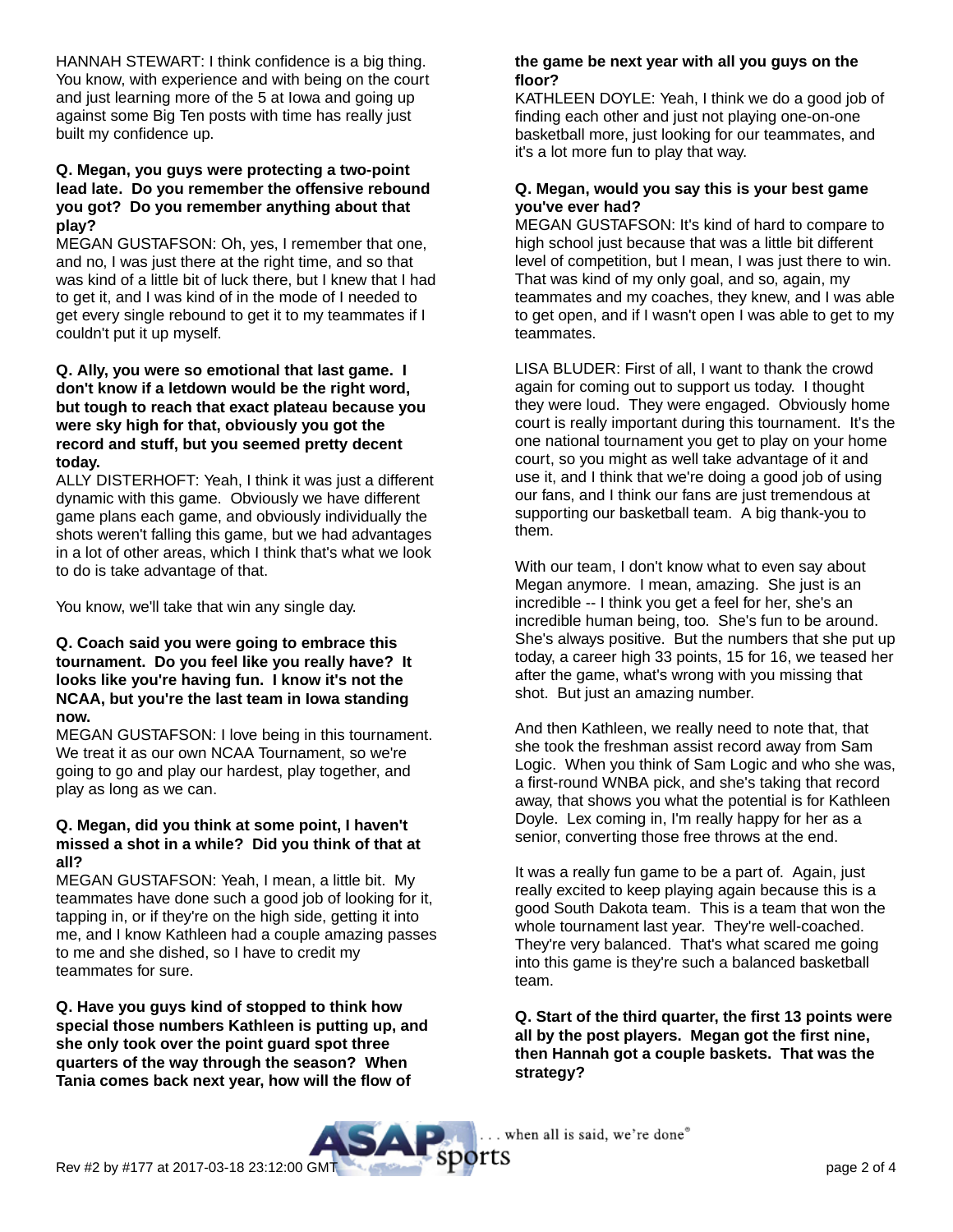LISA BLUDER: Well, again, when you've got posts like that, why wouldn't you? I thought that South Dakota did a pretty good job of trying to take that away from us, sagging off of our perimeters, and you know, again, credit those guys. 23 assists, so we got them the ball, even though I thought South Dakota was really trying to pack it in on them.

## **Q. Would you say you're moving the ball as well as you have all year the last couple games or maybe just today?**

LISA BLUDER: You know, I thought we started out the game doing a good job of that. The second quarter, I thought we got a little stagnant. I think that was part of our problem the second quarter. We had five field goals. We were doing a little bit too much one-on-one, where we're more of a pass-and-distribute team, and we want to be that type of team, and we got away from our identity a little bit in that second quarter, but I think we got it back as the game went on.

# **Q. Is that just Bre at the end, she's not to give up an easy basket?**

LISA BLUDER: I mean, that's why she's in. We have a defensive team at the end, we have a free throw team at the end, and Bre is definitely on the defensive team. We've got to get her to quit fouling a little bit, but she's young and she's learning, and I'm glad she's a Hawkeye.

#### **Q. Three-point defense, is it just a matter of South Dakota is just such a good three-point shooting team?**

LISA BLUDER: They are a very good three-point team, and we actually said that was one of our top keys was three-point defense, and we obviously didn't do a very good job of that, especially against J.C. Bradley. She had four threes in the second quarter, so the second quarter, we weren't offensively doing as well as we were capable of. But also we gave up threes in that second quarter, and I thought that gave them a lot of momentum going into the locker room.

But I was pretty happy with the other three quarters.

#### **Q. Would you agree that of the 13 rebounds Megan had, the last one was probably the most important because you were up two, missed a three, and you called a time-out right away, ran a play, and she saw the clock and she scored?**

LISA BLUDER: Yeah, and I thought our team -- I thought they did a great job of focusing on timeouts and really executing. For example, on that one, we called a time-out, we were able to check what type of defense they were in, we were able to call a play, we were able to use the clock in that situation, so I thought that was really good. I thought our team did a good job in those situations -- when they were trying to foul us, the free throw situations. So I was happy with the way we managed that at the end. I thought the team really focused and did a good job of that.

# **Q. How has Hannah evolved into a contributor for you?**

LISA BLUDER: Yeah, you know, I think we were putting -- is it a round circle in a square peg? What's the one? What do you say? Or is it vice versa? I think we were trying to do that a little bit last year with her. We were trying to have her play more of a 4 position all summer long she worked on it, and you know, she just felt she was undersized to play the 5. She's not. She can play the 5, and I think this year she's just embraced it, understood that that's the best place for her on the floor, and she is such an important part of our offense and defense as a 5 on the floor. And I love to see her confidence growing. I absolutely love that.

You know, and I talked to her a couple weeks ago about this is a tough situation. You're playing behind one of the best posts really, I think, in the Midwest. You're playing behind her, so it does limit your minutes, but the minutes that you're in are so vitally important to us, and when you go in, we have a lot of confidence in her, and I just love it that she's playing that way.

#### **Q. What's it like to watch her and Megan go at it in practice?**

LISA BLUDER: You know, they battle. But you know who I feel sorry for is our gray squad, our practice guys. They really take a beating in there with those two.

# **Q. Is there a way to get them both on the floor do you think at the same time?**

LISA BLUDER: You know, there is a way to get them on the floor. I don't know that it's the best for us. I mean, I don't know that we're best offensively with both of them on the floor. You know, I kind of go with Chase and Megan a little bit more or Chase and Hannah on the floor together. But when Megan is in there, I kind of really like to isolate her. But there's always possibilities of that.

#### **Q. What do you think is going to happen next round? Do you think maybe South Dakota State - if it's South Dakota State, do you think maybe they've earned a home game since they beat you during the regular season, or what do you think is going to happen?**

LISA BLUDER: I don't think any of that matters. I think what matters is money and attendance, and unfortunately that's the way it is with the WNIT, and so we'll have to wait until after tomorrow's game to see our opponent and where the game will be.